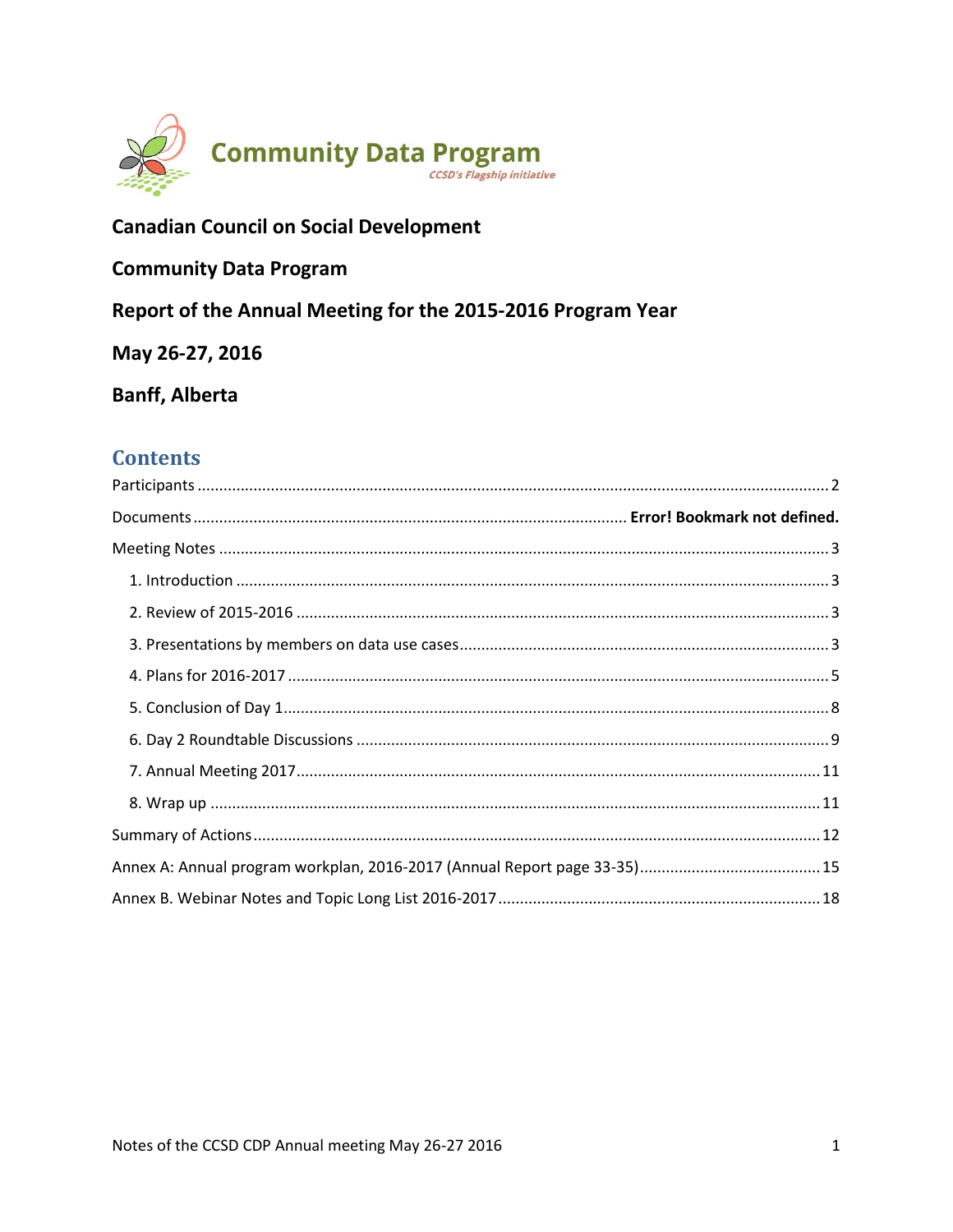## <span id="page-1-0"></span>**Participants**

A total of 28 participants

23 participants in person and 5 participants via cdp.adobeconnect.com

17 Consortia were represented

#### In-Person

- 1. Sudbury- Inga Kaleta and Marc Lefebvre
- 2. York Anna Malenkov and Maria Leonis
- 3. WDG Auburn Larose
- 4. Bow Valley Allison Gerrits, Bruce Gleig (Biosphere), Lisa Brown (Canmore)
- 5. Halton Ted Hildebrandt
- 6. London Mo Jeng
- 7. Red Deer Franklin Kutuadu and Brendan Neilson
- 8. Kingston Cheryl Hitchen
- 9. Peel Andrea Dort
- 10. Erie-St. Clair Clifford Ekwempe
- 11. Calgary Sian Jones, Jasmine Ing, Emily McGirr
- 12. Toronto Heath Priston
- 13. Waterloo Amy MacArthur CCSD: Katherine Scott CCSD/CDP: Michel Frojmovic, Michael Ditor

Virtual:

- 14. Perth-Huron Tracey Birtch
- 15. Simcoe Trevor McAlmont
- 16. Hamilton Lousia Wong
- 17. (rest of) Northern Ontario Amandine Martel CCSD/CDP: Mary Clarke

**Regrets:** Newfoundland and Labrador, Saint John, Montreal, Karwartha Lakes and Haliburton, Niagara Region, Ottawa, Oxford County, Parry Sound-Nipissing, Peterborough, Simcoe County, Winnipeg, Regina, Wood Buffalo, Vancouver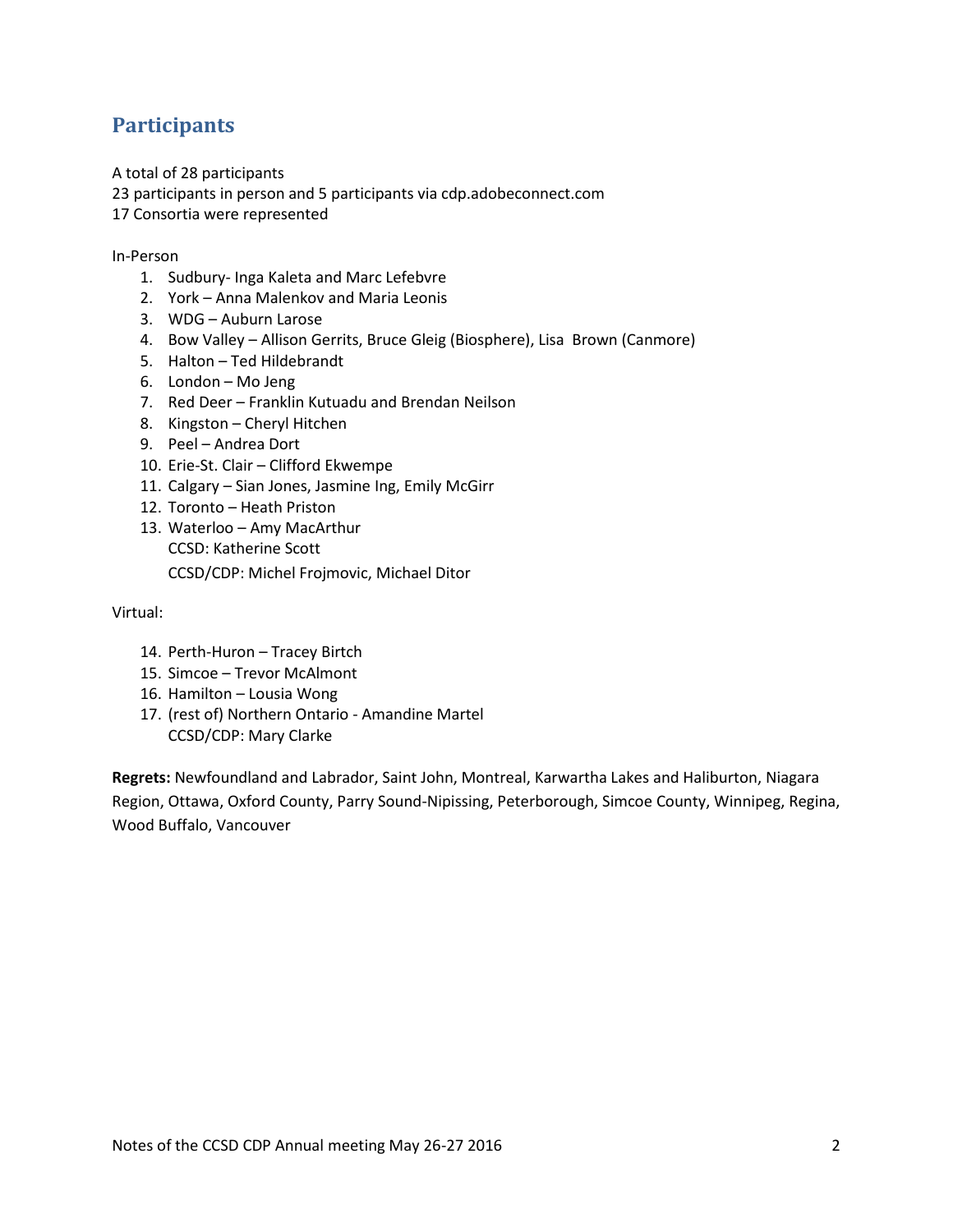## **Documents**

- [Meeting agenda](http://communitydata.ca/sites/default/files/2016_ccsd_cdp_annual_meeting_agenda.pdf)
- [Main meeting presentation](http://communitydata.ca/sites/default/files/CCSDCDPAnnualMeeting2016presentation.pdf)
- [All presentations \(zip file\)](http://communitydata.ca/sites/default/files/CDP%202016%20AGM%20presentations.zip)
- [WDG Data Model \(53.4MB -](http://communitydata.ca/sites/default/files/TGP%20Data%20Model_FINAL.xlsm) macro-enabled [Excel file\)](http://communitydata.ca/sites/default/files/TGP%20Data%20Model_FINAL.xlsm)
- [Draft Schedule B 2016-2017](http://communitydata.ca/sites/default/files/ccsd-cdp_schedule-b_2016-2017_2016-05-13_DRAFT%20without%20Annexes.pdf)
- [2015-2016 Annual Report](http://communitydata.ca/sites/default/files/ccsd-cdp_annual-report_2015-2016.pdf)

## **Recordings of presentations**

These links will open a recorded Adobe Connect session:

- [Auburn Larose, Wellington-Dufferin-Guelph](https://cdp.adobeconnect.com/p9o4vdcqhww/?OWASP_CSRFTOKEN=50b2e7da8f3086024c26a2a2699568bfc26460946edabab7846f4deede795234) (poor quality recording)
- [Marc Lefebvre, Sudbury](https://cdp.adobeconnect.com/p3h68rd1v7x/?OWASP_CSRFTOKEN=50b2e7da8f3086024c26a2a2699568bfc26460946edabab7846f4deede795234)
- [Mo Jeng, London](https://cdp.adobeconnect.com/p9d5a66k0a8/?OWASP_CSRFTOKEN=50b2e7da8f3086024c26a2a2699568bfc26460946edabab7846f4deede795234)
- [Heath Priston, Toronto](https://cdp.adobeconnect.com/p7acq3yghju/?OWASP_CSRFTOKEN=50b2e7da8f3086024c26a2a2699568bfc26460946edabab7846f4deede795234)
- [Maria Leonis and Anna Malenkov, York](https://cdp.adobeconnect.com/p7melhsmlga/?OWASP_CSRFTOKEN=50b2e7da8f3086024c26a2a2699568bfc26460946edabab7846f4deede795234)
- [Day 2 Roundtable discussions \(3hrs\)](https://cdp.adobeconnect.com/p2611f2o3gj/?OWASP_CSRFTOKEN=50b2e7da8f3086024c26a2a2699568bfc26460946edabab7846f4deede795234)

## <span id="page-2-0"></span>**Meeting Notes**

## <span id="page-2-1"></span>**1. Introduction**

### **1.1 Meet and greet**

**1.2 Opening remarks,** Katherine Scott, VP Research & Policy, CCSD

#### **1.3 Purpose and structure of the meeting,** Michel Frojmovic, Lead, CCSD Community Data Program

- Network and share information among Lead organizations
- Generate input to program decisions and strategic direction
- Provide information updates by Community Data Program Team and CCSD

## <span id="page-2-2"></span>**2. Review of 2015-2016**

### **2.1 Review of 2015-2016,** Michel Frojmovic

- See Annual Report pp. 3-32
- Total of 31 consortia including new agreements with Newfoundland and Labrador, Kawartha Lakes and Haliburton, Perth-Huron, and (the rest of) Northern Ontario

## **2.2 Review of data usage in 2015-2016,** Michel Frojmovic

- See Annual Report pp. 24-28
- Ubercart tool for downloading data tables provides statistics of data usage
- Data usage has increased over past four years but is not where we would like it to be

## <span id="page-2-3"></span>**3. Presentations by members on data use cases**

#### **3.1 Presentations of data use cases by consortia**

Notes of the CCSD CDP Annual meeting May 26-27 2016 3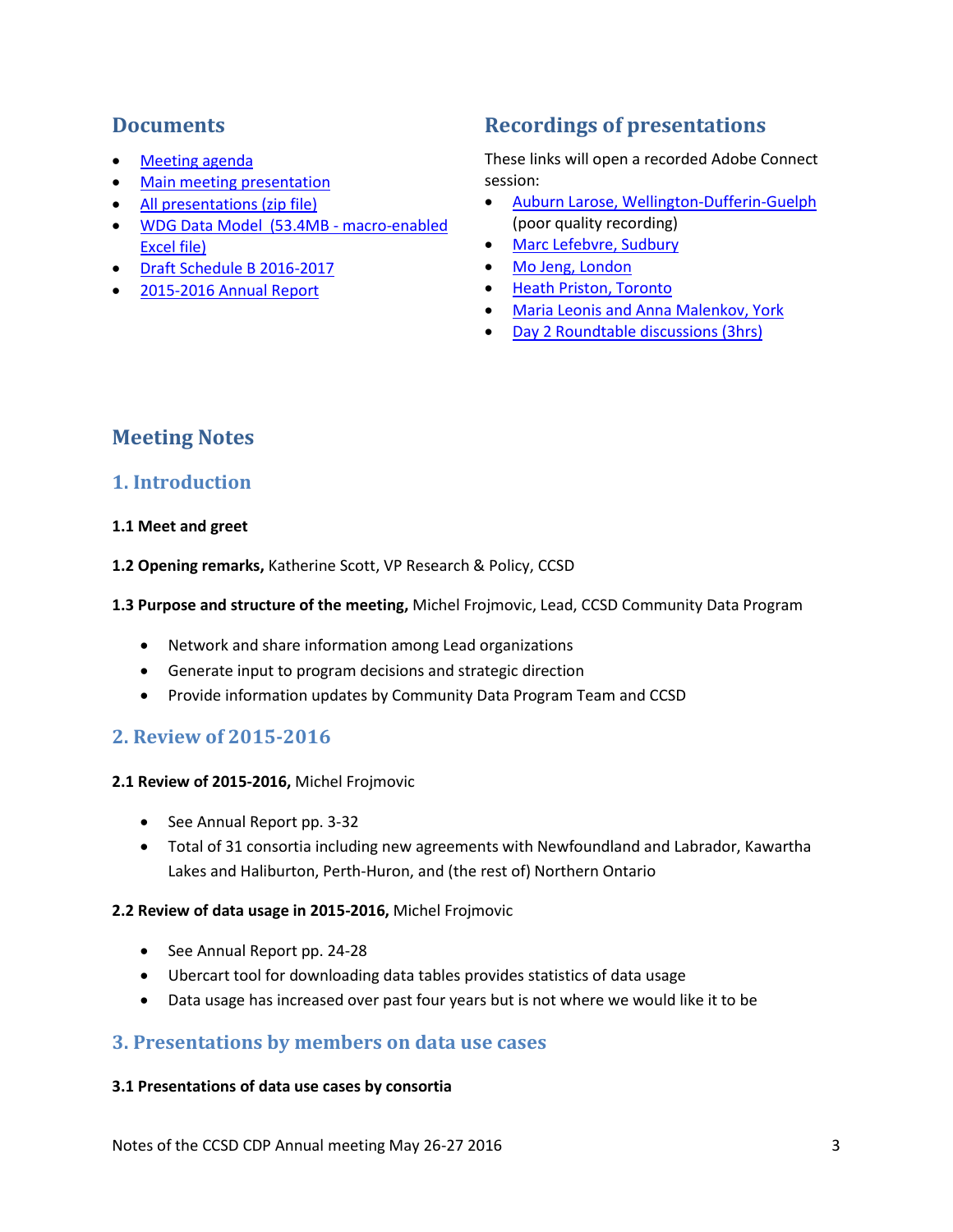- Wellington-Dufferin-Guelph (Auburn Larose), Data model constructed using TGP tables and standard community tables from the NHS and Census. The data model is [available for download](http://communitydata.ca/sites/default/files/TGP%20Data%20Model_FINAL.xlsm)  [from the CDP server \(53.4 MB\).](http://communitydata.ca/sites/default/files/TGP%20Data%20Model_FINAL.xlsm)
	- $\circ$  The presentation focused on the demonstration of a recently created data model. The data model uses 2011 Census and NHS data at standard and custom geographies for Wellington-Dufferin-Guelph. The model uses both Target Group Profile data and standard Census and NHS profiles. The data model is based in Excel and uses the PowerPivot add-on and macros to create a streamlined user experience. Users can browse data by topic, using customized dashboards, or by creating their own pivot tables.
- Sudbury: Marc Lefebvre, Manager of Population Health Assessment and Surveillance with the Sudbury & District Health (SDHU) unit presented *Geo-vizualization of CDP data Using InstantAtlas*<sup>™</sup>. InstantAtlas<sup>™</sup> is a third party HTML/Excel-based application that allows users to interact with data dynamically linked between maps, tables and a variety of types of graphs. The SDHU has compiled select variables from the 2011 census and NHS that users can choose to map using StatCan standard geographic units (DA to CD) or consortium Custom Geographies. Much of the work has been undertaken by student placement and temporary research assistant staff with hopes to launch the application internally as a decision support tool in the fall of 2016. The SDHU is a member of the Sudbury-Manitoulin Data Sharing Network (formerly the Sudbury Data Consortium) and is also exploring means to share the application with fellow members of the consortium.Screenshots of Marc's presentatio[n are available here.](http://communitydata.ca/sites/default/files/Screenshots_Sudbury_Marc_Lefebrve_May26-2016.png)
- London (Mo Jeng), London's Fact Sheets and Community Snapshots. Mo's presentation is [available here.](http://communitydata.ca/sites/default/files/London_MoJeng_May26-2016.pdf)
- Toronto (Heath Priston), Toronto consortium data uses and ideas for annually updated neighbourhood-level reporting. Heath's presentation [is available here.](http://communitydata.ca/sites/default/files/Toronto_HeathPriston_May26-2016.pdf)
- York (Maria Leonis and Anna Malenkov), Demonstration of application built using CDP data C-INFO York. A screenshot from Maria and Anna's presentation [is available here.](http://communitydata.ca/sites/default/files/Screenshot_YorkRegion_May26-2016.png)
	- $\circ$  York Region staff demonstrated a new tool that was developed in partnership with the York Region Data Consortium called C-INFO York. The web-based tool displays selected socio-economic data from CDP and program data from Consortium members at Census Tracts and electoral Wards. The tool gives members access to local level data to help inform program and service planning and make evidence-based decisions.

### ACTIONS:

- Explore the idea of making CCSD's server available for WDG-style dashboards replicated for multiple consortia. This would not happen in 2016-17 but we could rely on the Capacity Building WG to consider options for using WDG and other locally designed tools as best practices to be replicated among other consortia.
- Add material to Resource page and/or Member's individual pages
- Ask Marc Lefebvre (Sudbury) about linking to their mapping tool **UPDATE: THE MAPPING TOOL IS NOT POSTED PUBLICLY AND DISCUSSION IS ONGOING AS TO WHETHER IT WILL BE MADE PUBLIC**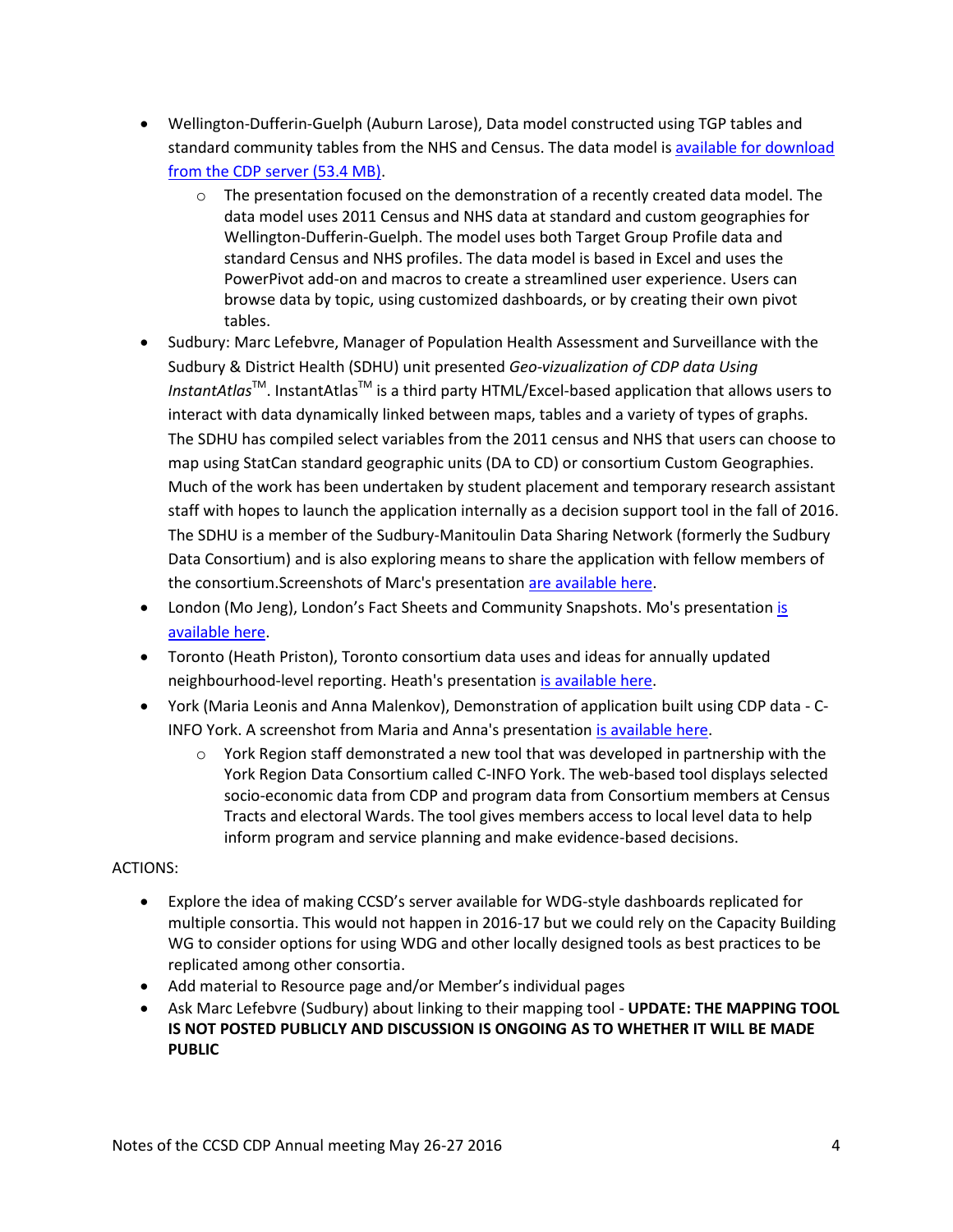- Ask Mo Jeng (London) about linking to London's 11 factsheets, 42 detailed & one page neighbourhood profiles, and 29 Community Snapshots. [www.London.ca/about](http://www.london.ca/about-londoncommunity-statistics/pages/default.aspx)[londoncommunity-statistics/pages/default.aspx](http://www.london.ca/about-londoncommunity-statistics/pages/default.aspx)
- Explore the cost of a map-based data access tool similar to the Community Map prepared for Pathways to Canada
- Ask Heath about linking to Toronto Neighbourhood Snapshots
- Link to York's Data Warehouse

## <span id="page-4-0"></span>**4. Plans for 2016-2017**

## **4.1 Program leadership**

4.1.1 Review of Program Steering Committee, Michel Frojmovic, CDP Lead

4.1.2 Selection of new steering committee members, Michel Frojmovic, CDP Lead

Steering committee membership is reviewed every two years. The following members will serve on the committee for the next two-year period, until March 31, 2018.

- Calgary, Jasmine Ing, new
- Red Deer, Franklin Kutuadu and Brendan Neilson, continue
- County of Simcoe, Trevor McAlmont, continue
- Toronto, Heath Priston, continue
- WDG, Auburn Larose, continue
- Peggy has been asked to approach the CCSD board regarding Project Steering Committee membership. Current board members are Mike Toye (Canadian Community Economic Development Network) and John te Linde

4.1.3 Overview of Work plan and budget for 2016-2017: Michel Frojmovic, CDP Lead

- See Annual Report p. 33-50 and Annex 2
- Focus on capacity building and training and information sharing
- Web development project

### ACTIONS:

- Provide webinars on most popular products (See Annex B below)
- Conduct survey of all users regarding thematic priorities as an input to the data order (and an input to a phase 2 of pre-packaged indicators)
- Include language for acknowledgement in the email goes out with every catalogue download
- Follow up with Jasmine Ing about Calgary-led webinars (See Annex B below).
- Consult with Kirstin about a taxfiler webinar
- Integrate webinar format description and schedule of webinar events into resources page

4.1.4 Agreement Renewal Process, Michel Frojmovic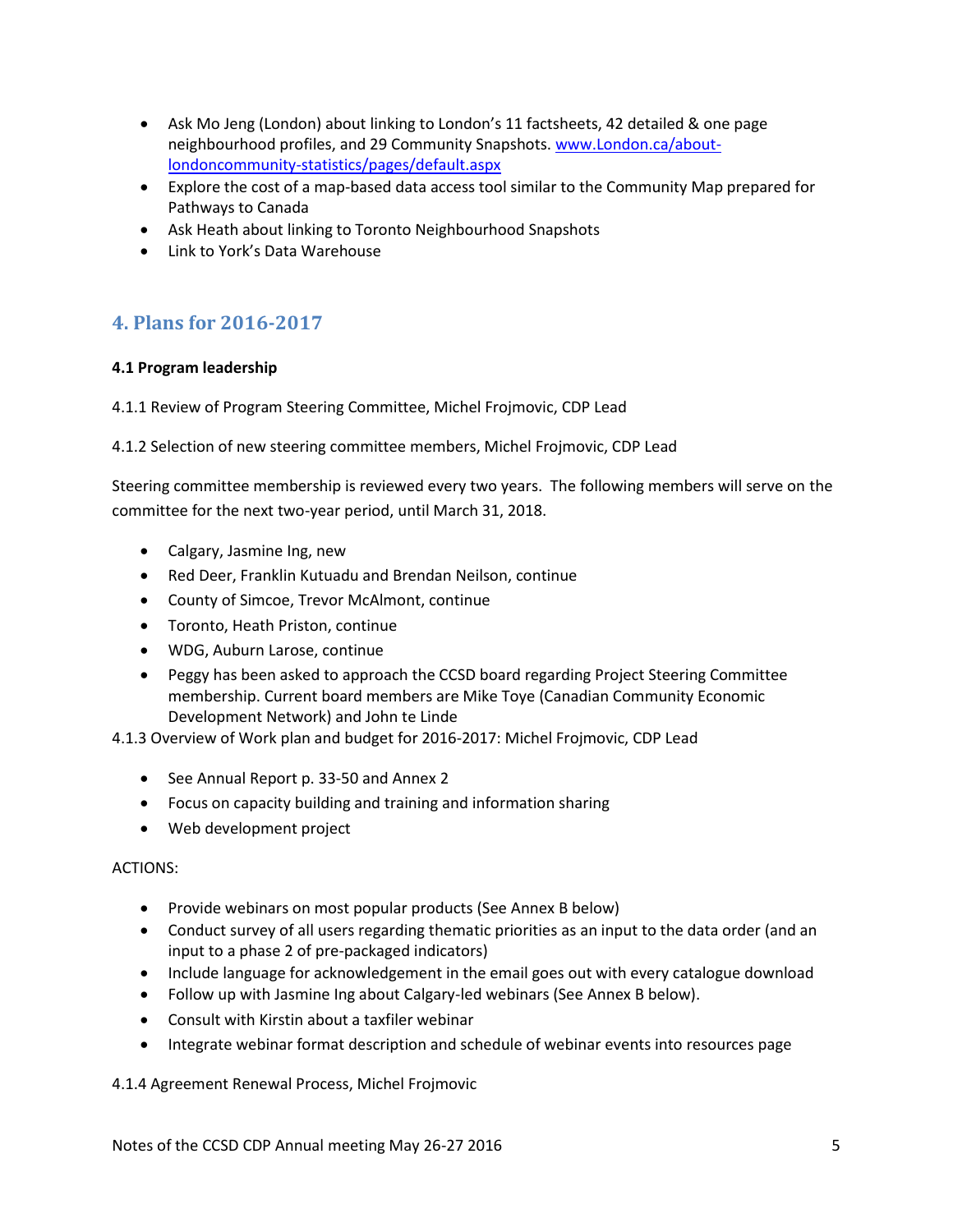- Majority of revenue is from consortium fees
- Largest cost is program team and second largest is data acquisition and purchase
- 19 of 31 consortium agreements expire on March 31, 2017

ACTIONS:

- Notify ALL leads of terms of MoA renewal
- Follow-up with Alison Gerrits (Bow Valley) about Alberta FCSS meeting of 7 big cities to reach out to prospective Alberta members

## **4.2 Data purchase and access**

4.2.1 Review of Schedule B for 2016-2017, Michael Ditor

A few data tables left over from last year

Schedule B Data Requests

- Taxfiler custom cross-tabs:
	- o Age, Children & Youth: 0-6, 0-12, 18-29
	- o Age, Seniors: 55-65, 65+, 65-74, 75+
	- o All families with children as a variable
	- o All individuals (across all family types)
	- o Add \$1 million+ as an income band for pre and after tax
	- o Identify a wealth indicator
	- o Calculated financial assets
	- o Source of income: Break out GIS from OAS
- Census: multigenerational households target group
- We will stop acquiring tables from 2011 Census/NHS
- GSS: Before acquiring any more tables, confirm that we can report at the CD level without the need to use caution - for at least half of the CDs represented in the CDP. Leads were reluctant to work with data that must be used with caution. Request more footnotes for data quality. (the other letters aside from "E")
- CIC data are really important continue to press the CIC about the data cube at the CSD for as many variables as possible.
- LFS: Ask about data availability and cost for a monthly or quarterly subscription for the CDP
- TransUnion vs Equifax: Recommend switching to Equifax because of response rate, not data quality

### **City of Calgary data requests to the CDP sent May 2016**

Labour force survey

- Self employed by age and gender (CMA level or smaller)\*
- Hourly wages by industry (CMA level or smaller)\*

Taxfiler

Notes of the CCSD CDP Annual meeting May 26-27 2016 6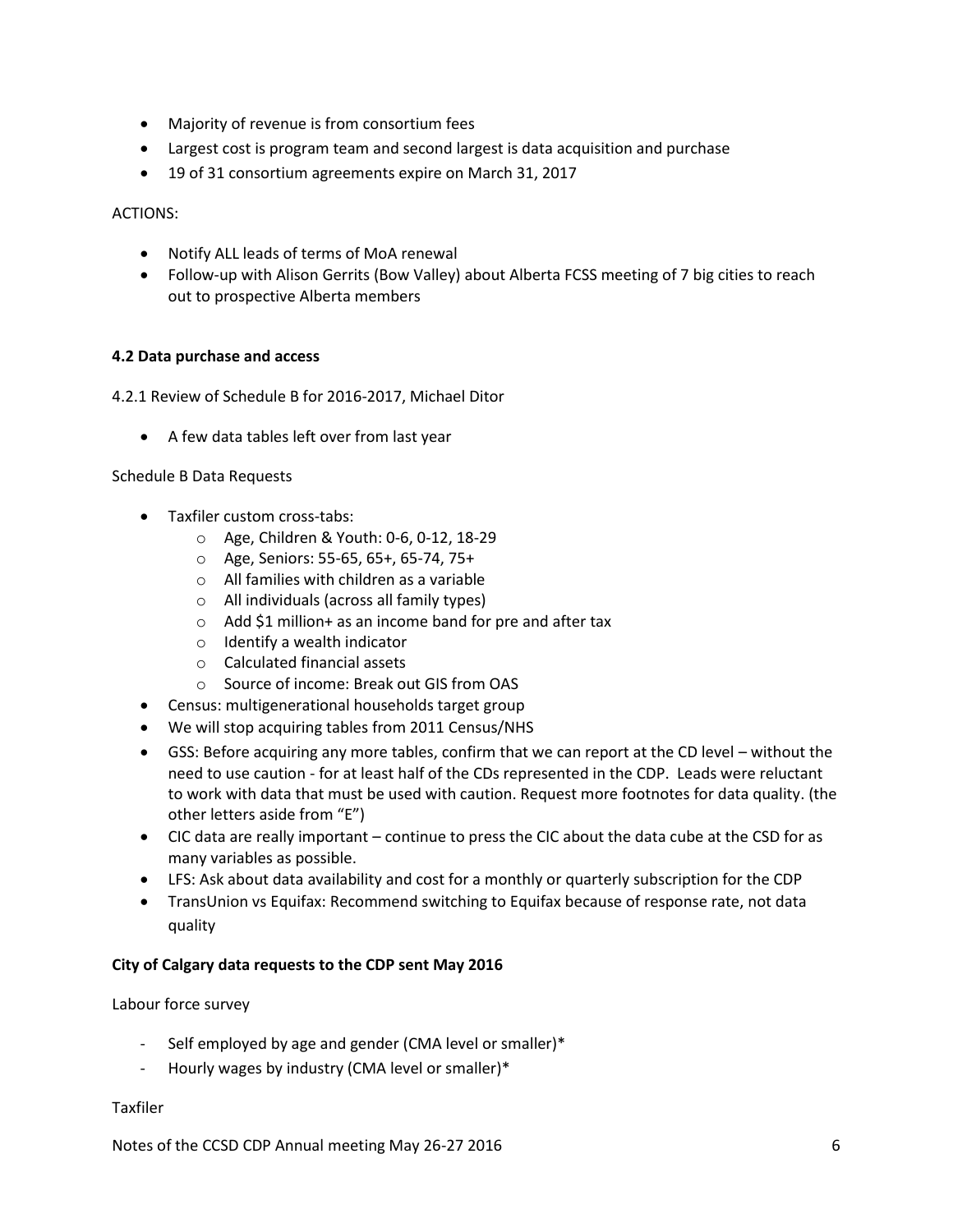- 2013 Taxfiler (T1FF) Working Poor and Income inequality data with the money saved from not ordering the community poverty project tables (same geographies as ordered for previous years)
- Calculated Financial Assets (Family Units by Level of CFA) (Economic region or smaller)\*
- Persons Reporting Total Income of \$1 Million+ (CMA level or smaller)\*

## NHS/Census

- Household-level variables for census and NHS target group profiles using the same methodology as the CPP tables (Households with at least one member of the target group included, I think)
- Census of population results from based on NHS sample (population in private households) for Calgary CSD (for comparison to target group profiles). This item is needed because the Census TGPs for populations drawn from the NHS (e.g. Aboriginal identity) report on the population in private households, while the Census profile reports the total population. Please contact Jasmine Ing if you have questions.
- Population by age and housing structure, including collective dwelling (we specifically require a cut of the population 65+)
- Do we have any information about whether CMHC will continue to provide [HiCO?](http://cmhc.beyond2020.com/TableViewer/tableView.aspx?ReportId=3&IF_Language=eng) We have two items that are very important to our work that are provided in that dataset and if HiCO is not continuing, we would want to add these to the CDP catalogue:
	- o Number in core housing need by age
	- o Housing tenure by age

## **Other**

Survey on Household spending (CMA level or smaller)\*

\*CDP team to revisit with STC the possibility of acquiring LFS data reported at census agglomeration, census division or census subdivision geography.

4.2.2 Custom Geographies, Michael Ditor

 Any updates to custom geographies should be submitted soon (before end of summer, August 31)

4.2.3 Enhancing the communitydata.ca catalogue, Michael Ditor

- Strengthening metadata
- Cleaning up data tables

### **4.3 Train people and build capacity**

4.3.1 Capacity Building: Goals, Katherine Scott (CCSD)

Three different audiences for data: High capacity, medium capacity and modest capacity users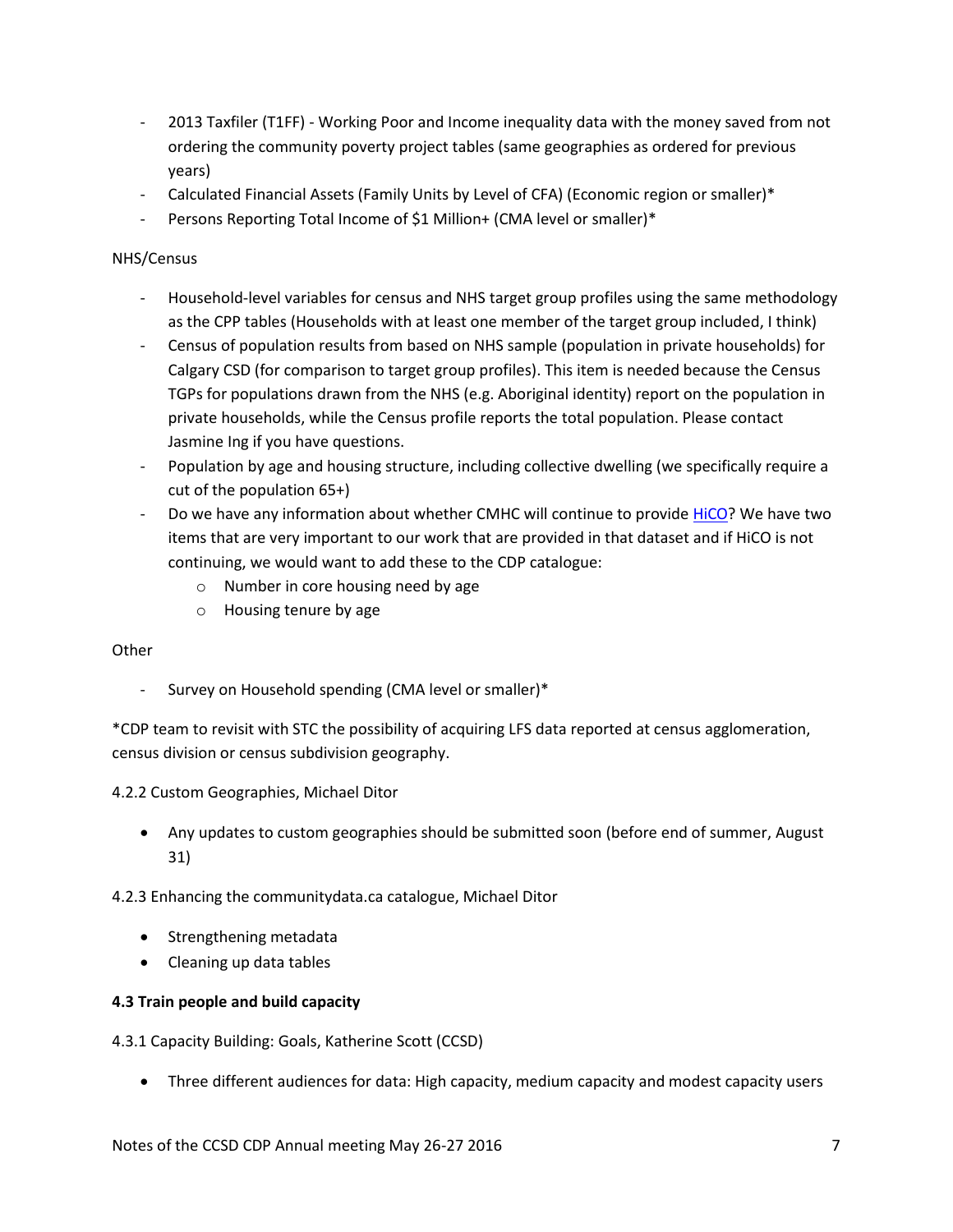- 4.3.2 Report from the Training and Capacity Building Working Group, Mary Clarke (CCSD)
- 4.3.3 Adobe connect webinar tool and future events, Michel Frojmovic
- 4.3.4 ENVISION, orientations, day-to-day inquiries, Michael Ditor
	- Questions about use of Envision, still not well used, most users are GIS savvy
- 4.3.5 Web-development project (in depth review on Day 2), Michel Frojmovic
	- Suggestion: Attach an "I used this" testimony and upload it as a pdf and attach it to the data product

#### **4.4 Communications and sharing results within the network**

- 4.4.1 CDP Newsletters, Michael Ditor
- 4.4.2 Community Snapshots, Michael Ditor
- 4.4.3 CDP Infographics and Community Profiles, Katherine Scott
	- Strength in Numbers series, Eight fact sheets done
	- Community profile series, fillable pdfs
		- o Looking for feedback on these draft community profiles

### **4.5 Build and foster partnerships**

- 4.5.1 Outreach and new consortia: Membership objectives, Michel Frojmovic
- 4.5.2 Community Data Canada Roundtable, Michel Frojmovic
	- Plan to increase number of webinars
- 4.5.3 Neighbourhood Financial Health Index progress report, Michel Frojmovic

### **4.6 Decisions**

- 4.6.1 The workplan was approved (see [annual report\)](http://communitydata.ca/sites/default/files/ccsd-cdp_annual-report_2015-2016.pdf)
- 4.6.2 Schedule B was approved (see draft [Schedule B\)](http://communitydata.ca/sites/default/files/ccsd-cdp_schedule-b_2016-2017_2016-05-13_DRAFT%20without%20Annexes.pdf)

## <span id="page-7-0"></span>**5. Conclusion of Day 1**

#### **5.1 Concluding Remarks, Michel Frojmovic and Katherine Scott**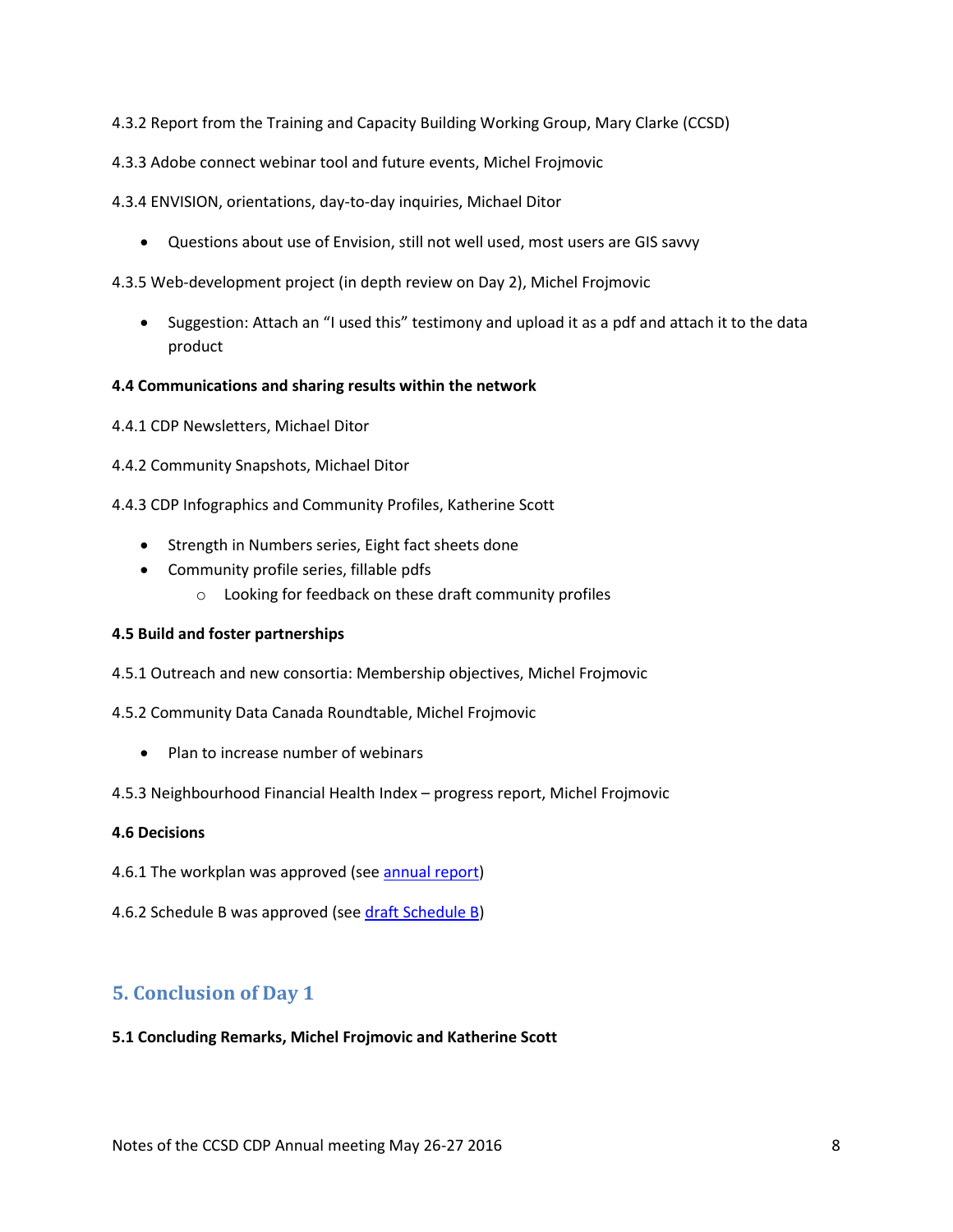## <span id="page-8-0"></span>**6. Day 2 Roundtable Discussions**

## **6.1 How to establish and run a consortium**

Issues around running a consortium

- Organizations want to see the value of their membership demonstrated
- Value for members comes back to their capacity to use the program
- How to demonstrate to supervisors that Leads' time in program is worthwhile? (Calgary)
- Local training has helped to build the program (WDG)
- Despite extensive holdings, CDP does not always meet the particular data needs of certain members (Calgary)
- The connections within the consortium and across the country are considered valuable (Halton)
- Publication of data profiles met with different reactions depending on community (e.g., Francophone vs Aboriginal populations) (KFL&A)
- Members are interested in getting other members' data. Value is demonstrated through the connections created through the network (Sudbury)
- London indicated that it would be a struggle to maintain membership. The library went with Environics Analytics, as it was considered more relevant to their needs. Other organizations want to be members but don't have time - they want ready-made products.
- Toronto: needs to go to council to justify CDP as sole-source procurement decision -the case is made economically, indicating how much the data would have cost otherwise. Also experiences struggle balancing between mandate to help organizations with data requests and recruiting for the consortium.
- Some consortia have separate administrative and technical meetings
- York: How to deal with liability issues arising from Open Data practices?
- Allowing CDP to be more 'open' would undermine recruitment efforts (Sudbury)
- Sudbury receives information requests not data requests. They almost always manipulate the data before distributing to prevent misuse. Stresses the process of data  $\rightarrow$  information  $\rightarrow$ intelligence.

Supporting Leads to demonstrate value added

- CCSD has a role to play in supporting leads' efforts to create local products (e.g., infographics, data sets that are regularly used) and demonstrate value-added
- Sudbury's new name is "Sudbury-Manitoulin Data Sharing Network". Ask Marc for the terms of reference prepared for the Data Sharing Network as a resource for other consortia
- Post our Survey Results as a resource
- Create a questionnaire in advance of the Fall Leads Teleconference asking questions about how leads support their members. Will serve as input to an inventory of assistance that they provide members
- Once per year should target key partners that have regular, recurring needs and also have the capacity to use the data

Creating a Membership renewal Package

Support leads in demonstrating value of the CDP

Notes of the CCSD CDP Annual meeting May 26-27 2016 **9** and the CCSD CDP Annual meeting May 26-27 2016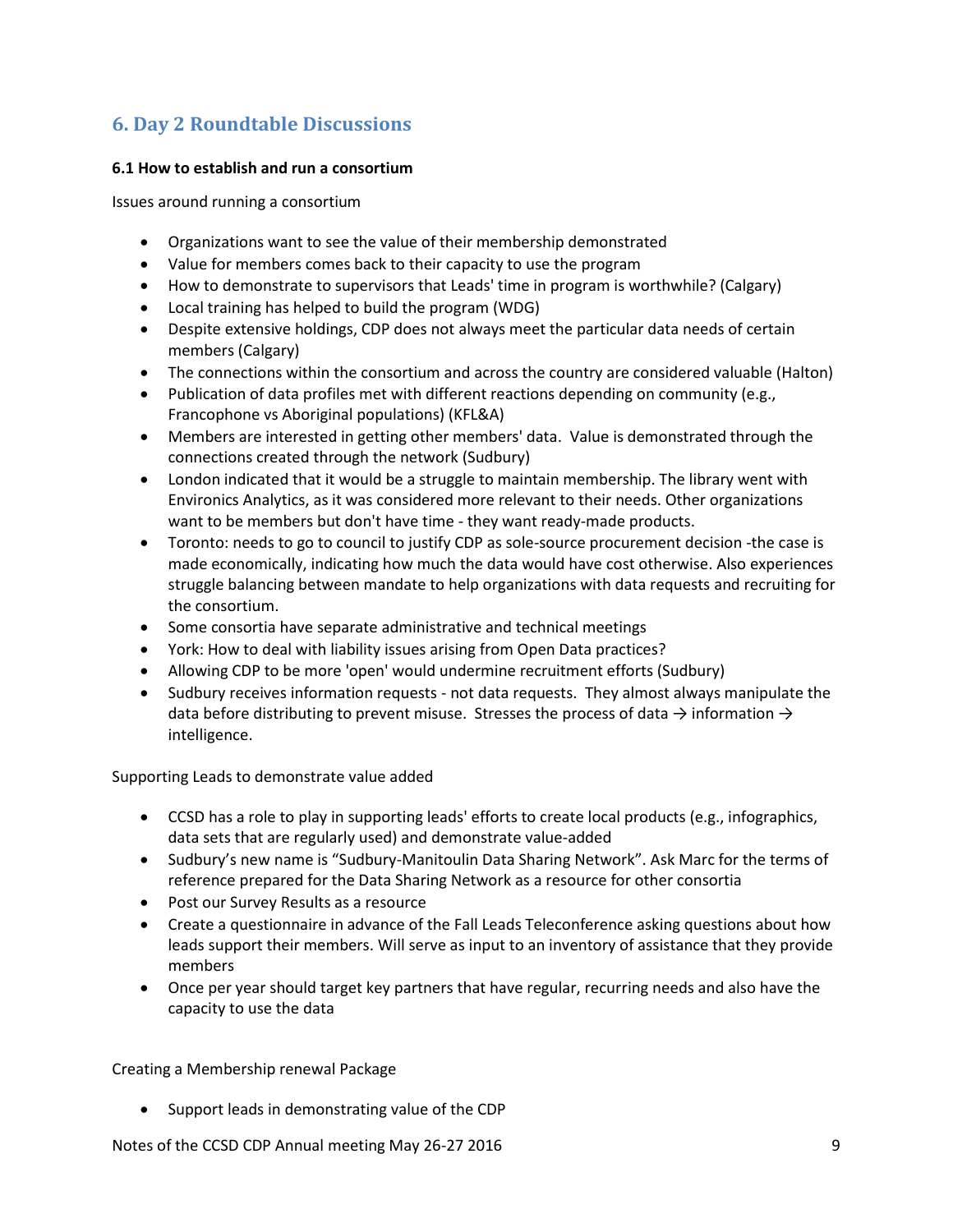- Request from Heath Toronto's justification note for Council their case for requiring a sole source from CCSD
- Provide metrics for each consortium regarding use of data by member organizations and individual users - # of downloads, # of members with zero downloads, most popular downloads. Will serve as list of infrequent and non-using members for outreach
- Provide insight on the cost of data a one pager indicating total costs, what products are provided at no cost, historical perspective on costs over a 5 year period of an MOA. Send a draft to Marc L. for comment. Information on pricing of 2016 Census products once we have it
- Include reference to CCSD's national leadership role via CDP: networking, webinars, infographics
- Include success stories from survey of 91 users

## Other actions:

- Re-position website as a marketing tool in advance of renewal process
- Create email list of member organization representatives for discussion items

### **6.2 Building capacity for using and reporting on community data.**

Community Improvement Project

- Sorting by "most popular" is not picking up the products downloaded the most within the past year. Confirm how popularity is now defined.
- Build presentation slides and recordings into Drupal as alternative to downloading or linking
- Auto-generate metrics for each consortium regarding use of data by member organizations and individual users. These metrics could appear in each members page.
- Allow users to search their download list included in their user profile. Some of these lists are multiple pages long
- Confirm whether the default date of download can be the most recently downloaded version rather than the oldest date?
- Confirm whether Ubercart can let user know they have already acquired a particular product
- Use allrecipes.com as a model for enhancing the catalogue search tools: adding Boolean logics and capacity to check multiple search options
- Provide Leads access to the Data Index Excel file
- The Data Index file needs to be reviewed (e.g., make sure terms are not misleading, avoid conflict with STC terms)

The data access tool

- Audience is non-technical users (including those not attached to a consortium)
- Lead with infographics delivering a social development message at a national level.
- The infographics can push people to the ccsd.ca and communitydata.ca websites, including to access underlying data for smaller geographies and information about program membership
- Treat the product as both a data access tool and a marketing tool
- Focus on 20-30 of the most interesting topics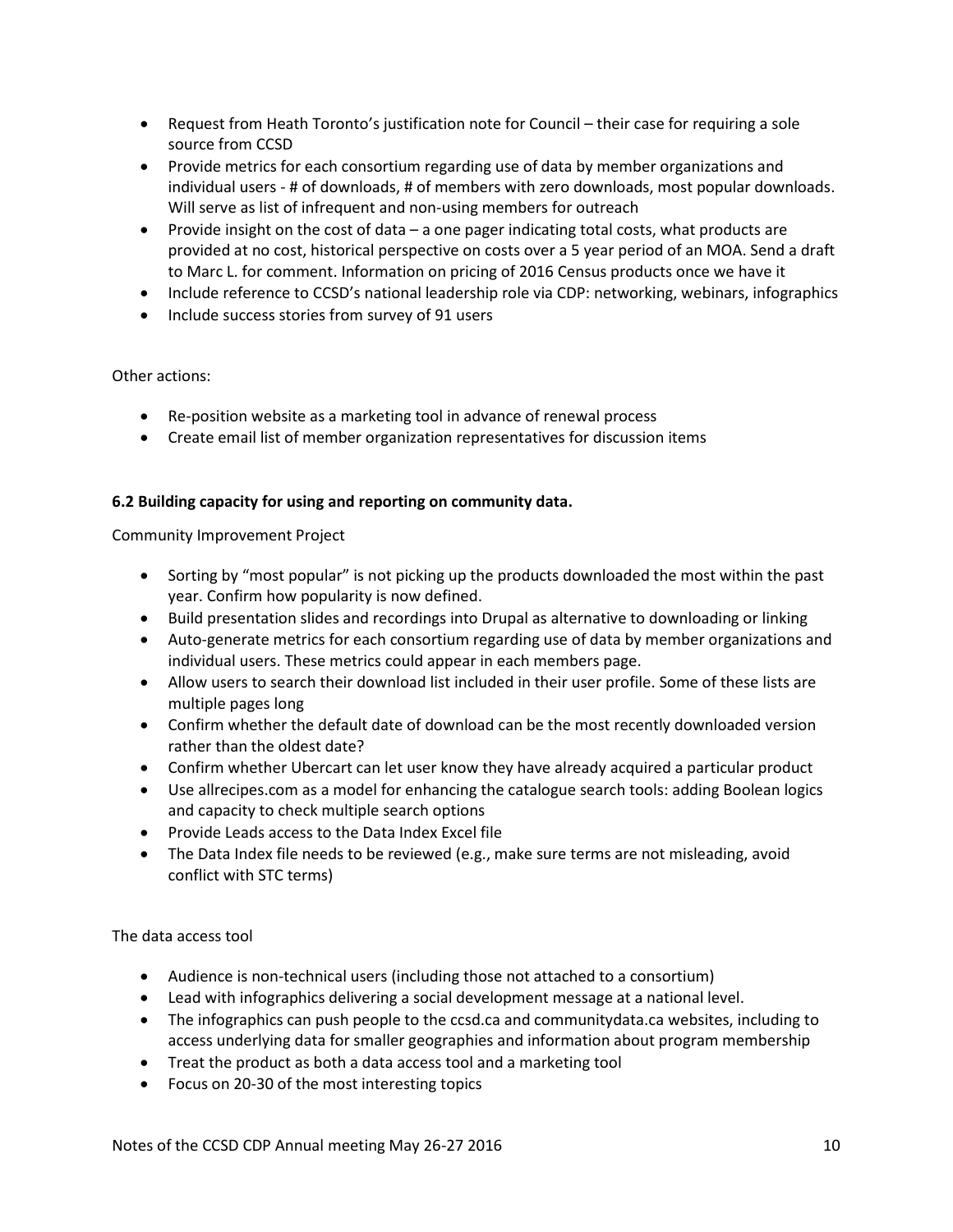- All topics available within a single spreadsheet for a particular consortium down to CSD level, and MAYBE custom named neighbourhoods (avoid any geography that does not have easy to understand labels)
- Should include a comparison geography, preferably the Province
- Do not include CT or DA as these mean nothing to the non-technical user.
- Deliver a prototype in advance of the Leads Fall Teleconference
- Phase 1 infographic and consortium-specific data down to CSD and named neighbourhoods
- Phase 2 add visualization, trend data (2006-2016)

## <span id="page-10-0"></span>**7. Annual Meeting 2017**

The Kingston Consortium has offered to host the 2016-2017 annual meeting.

Location: Kingston, Ontario

Date: May 25-26, 2017

ACTION: The date and location will be shared with all consortium leads to ensure broad support.

## <span id="page-10-1"></span>**8. Wrap up**

<span id="page-10-2"></span>**8.1 Concluding remarks,** Michel Frojmovic and Katherine Scott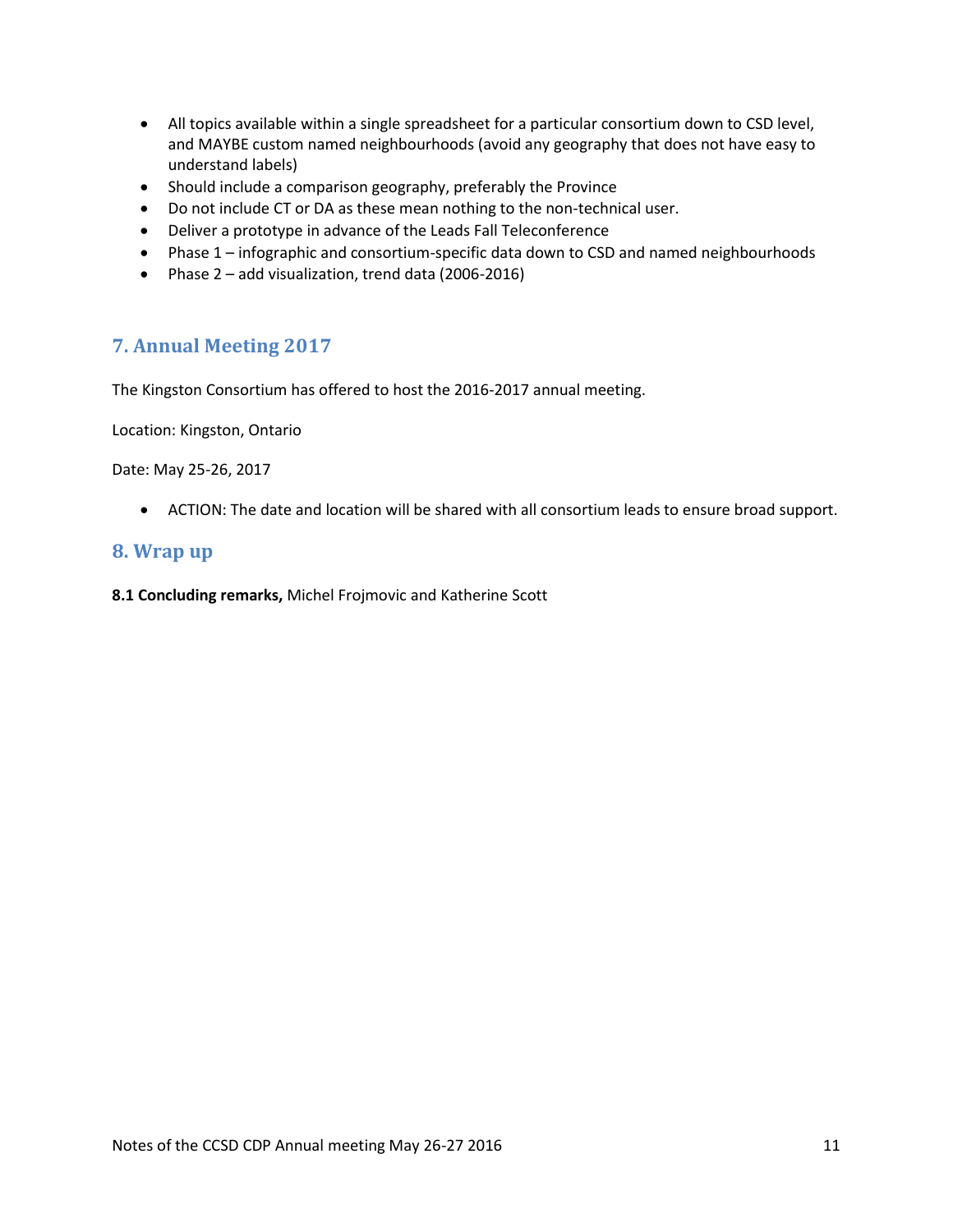## **Summary of Actions**

## **3.1 Presentations of data use cases by consortia**

- Explore the idea of making CCSD's server available for WDG-style dashboards replicated for multiple consortia.
- Add material to Resource page and/or Member's individual pages
	- o Link to Sudbury's (**Marc Lefebvre**) mapping tool, London's (**Mo Jeng**) factsheets, profiles and community snapshots, Toronto (**Heath**) Neighbourhood Snapshots, and York's Data Warehouse.
- Explore the cost of a map-based data access tool similar to the Community Map prepared for Pathways to Canada

## **4. Plans for 2016-2017**

## **4.1.3 Overview of Work plan and budget for 2016-2017**

- Develop plan for Resource Section of the website. Identify gaps and develop workplan/timeframe to fill in what's needed, including webinars and short tutorial videos.
- Create space in this section for members to share materials / activities. Cross link these items to individual member pages.
- Provide webinars on most popular products (See Annex B for list)
	- o Follow up with **Jasmine Ing** about Calgary-led webinars. Next one on Aboriginal data in September.
	- o Consult with **Kirstin** about a taxfiler webinar
	- o **Auburn**: Have her do a webinar on the use of power query and power pivots. Set out process for creating automated infographics/dashboards.
	- $\circ$  Integrate webinar format description and schedule of webinar events into resources page
- Send out a request to leads to provide overview of what they are doing for their members (in time for Sept leads' meeting). Review current survey to see what we can post to the member pages – and / or ask them to provide a list in the request for information. (key to local marketing).
- Conduct survey of all users regarding thematic priorities as an input to the data order (and an input to a phase 2 of pre-packaged indicators)
- Include language for acknowledgement in the email goes out with every catalogue download
- Prepare RFP for new web project, highlighting need to market the program for the CCSD and our local consortia. Focus on front page / benefits to program / resources.
- Send out "data index search table" to leads for review.
- **Katherine** to follow up on three infographics will send out for comments. And push forward on final three.
- **Katherine** to develop next steps for CCSD/CDP fact sheets/infographics
- Organize meeting to determine to brainstorm a prototype data access product for the Community Profile. Also consider other potential interactive web generators – perhaps linked to a webinar on different software packages.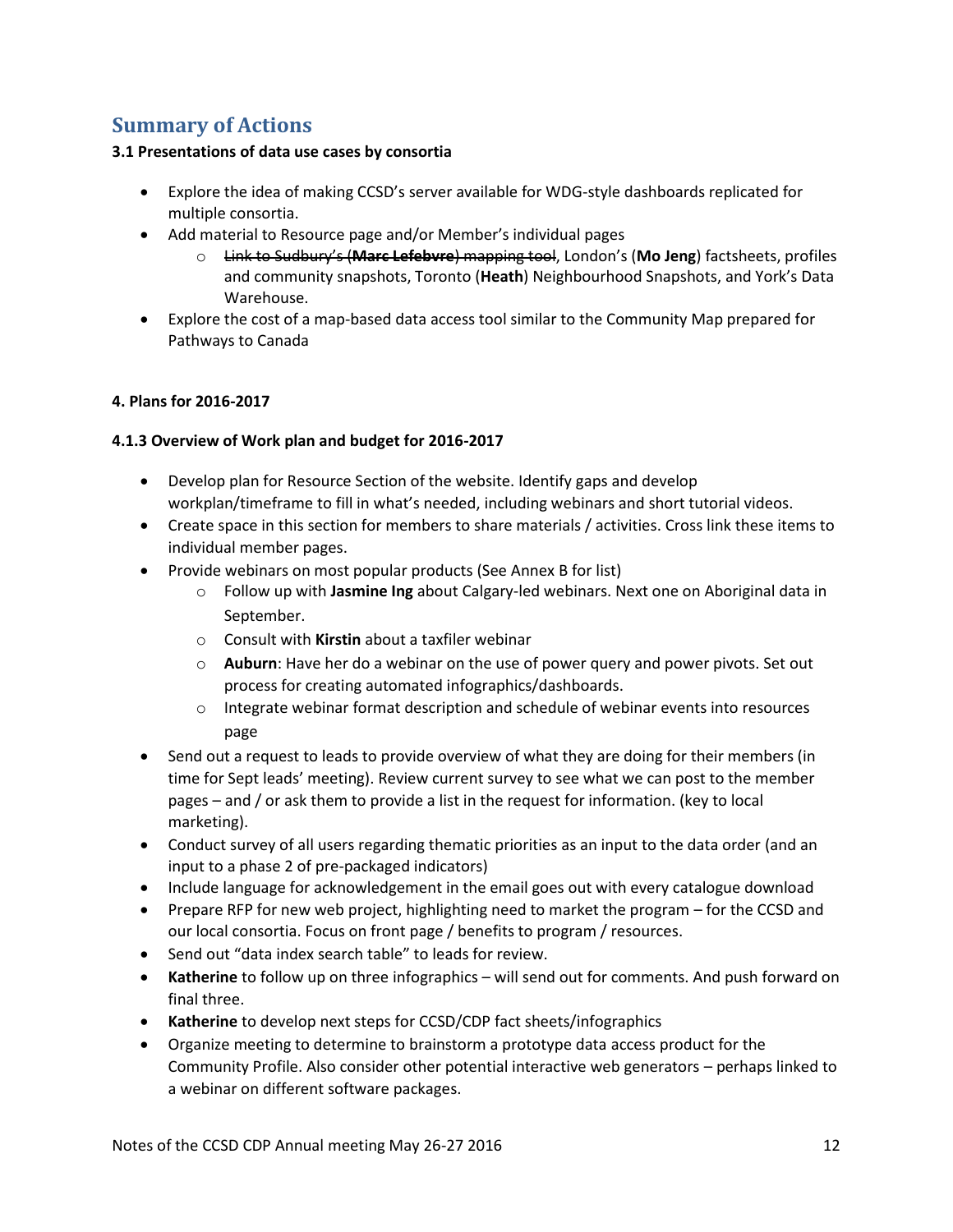## **4.1.4 Agreement Renewal Process**

- Notify ALL leads of terms of MOA renewal
- The Sudbury consortium has expanded to include Sudbury & Manitoulin census divisions. CDP team to confirm population change for MOA renewal
- Follow-up with **Alison Gerrits** (Bow Valley) about Alberta FCSS meeting of 7 big cities to reach out to prospective Alberta members

## **6. Day 2 Roundtable Discussions**

**6.1 How to establish and run a consortium**

- Ask **Marc** for the terms of reference prepared for the Data Sharing Network as a resource for other consortia
- Post our Survey Results as a resource
- Create a questionnaire in advance of the Fall Leads Teleconference asking questions about how leads support their members
- Support leads in demonstrating value of the CDP
	- $\circ$  Request from Heath Toronto's justification note for Council their case for requiring a sole source from CCSD
	- $\circ$  Provide metrics for each consortium regarding use of data by member organizations and individual users - # of downloads, # of members with zero downloads, most popular downloads
	- $\circ$  Provide insight on the cost of data a one pager indicating total costs, what products are provided at no cost, historical perspective on costs over a 5 year period of an MOA. Send a draft to **Marc L.** for comment
	- o Include reference to CCSD's national leadership role via CDP: networking, webinars, infographics
	- o Include success stories from survey of 91 users
- Provide Leads with list of infrequent and non-using members for outreach
- List of data products with prices
- Information on pricing of 2016 Census products once we have it
- Re-position website as a marketing tool in advance of renewal process
- Create email list of member organization representatives for discussion items

### **6.2 Building capacity for using and reporting on community data.**

- Sorting by "most popular" is not picking up the products downloaded the most within the past year. Confirm how popularity is now defined.
- Build presentation slides and recordings into Drupal as alternative to downloading or linking
- Auto-generate metrics for each consortium regarding use of data by member organizations and individual users. These metrics could appear in each members page.
- Allow users to search their download list included in their user profile. Some of these lists are multiple pages long
- Can we default the date of download to the most recently downloaded version rather than the oldest date?

Notes of the CCSD CDP Annual meeting May 26-27 2016 13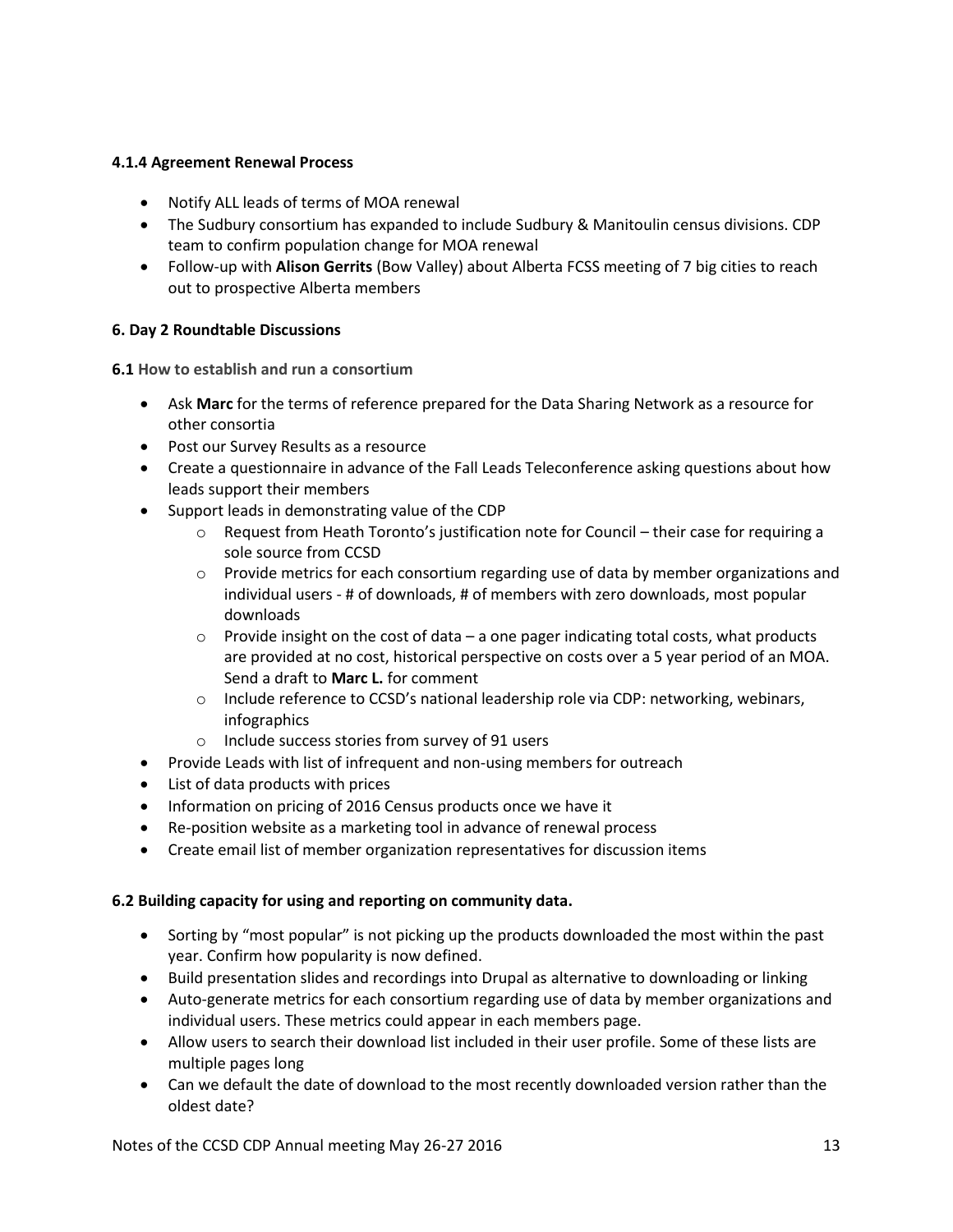- Can ubercart let user know they have already acquired a particular product?
- Use allrecipes.com as a model for enhancing the catalogue search tools: adding Boolean logics and capacity to check multiple search options
- Provide Leads access to the Data Index Excel file
	- $\circ$  The Data Index file needs to be reviewed (e.g., make sure terms are not misleading, avoid conflict with STC terms)

The data access tool

- Audience is non-technical users (including those not attached to a consortium)
- Deliver a prototype in advance of the Leads Fall Teleconference
- Phase 1 infographic and consortium-specific data down to CSD and named neighbourhoods
- Phase 2 add visualization, trend data (2006-2016)

### **7. 2016-2017 Annual Meeting**

<span id="page-13-0"></span>The date and location will be shared with all consortium leads to ensure broad support.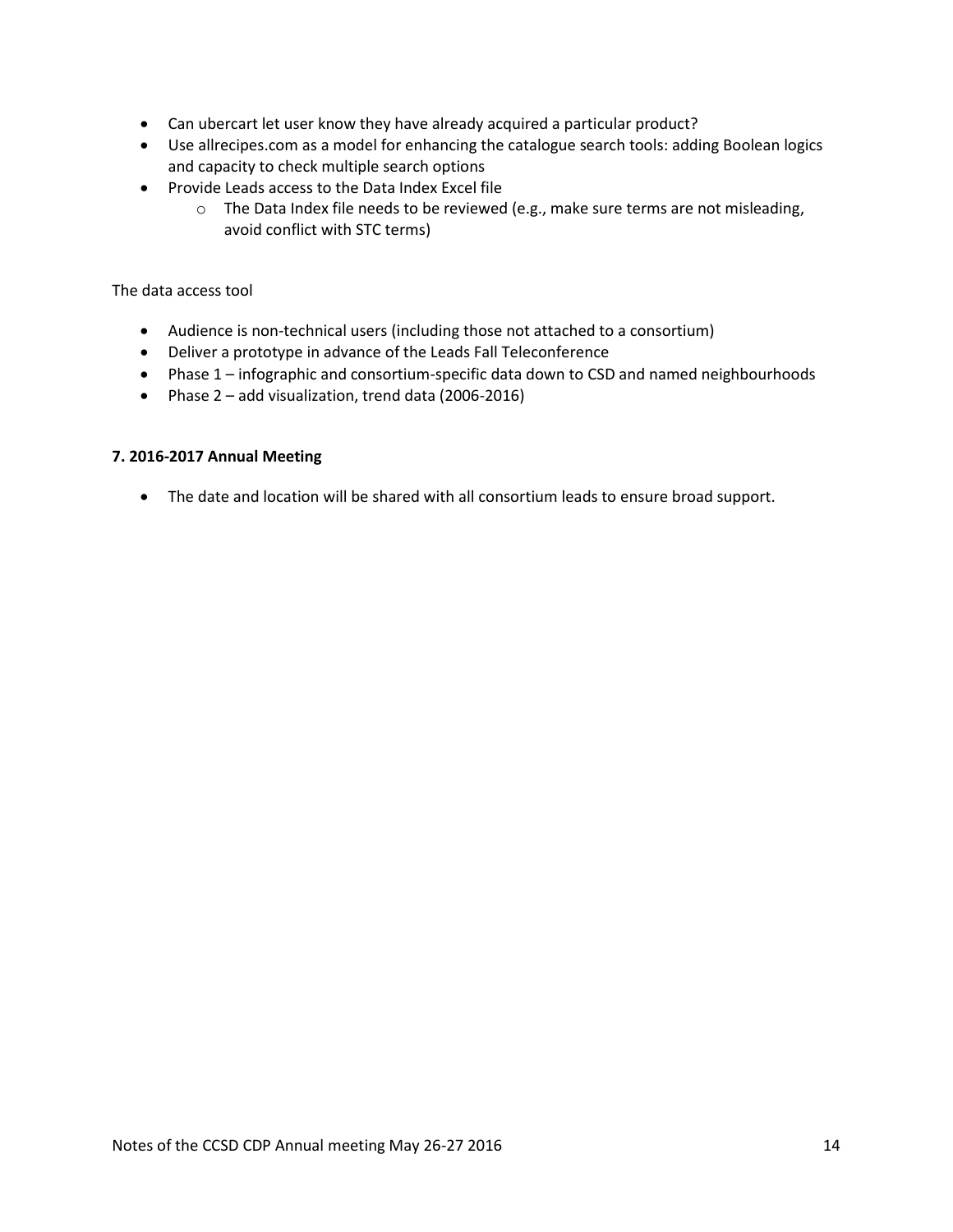# **Annex A: Annual program workplan, 2016-2017 (Annual Report page 33-35)**

## SD1. Project leadership

| SD    | Activity                                                     | Deliverable                                                                       | Milestone                       |
|-------|--------------------------------------------------------------|-----------------------------------------------------------------------------------|---------------------------------|
| SD1.1 | Strategic Planning, workplanning &<br>budgeting              | Annual workplan & budget ready for<br>Annual Program meeting                      | 31-Dec-16                       |
| SD1.2 | Finance & accounting                                         | <b>Invoicing, Payments. Monthly Revenue</b><br>& Expenditure Statements           | ongoing                         |
| SD1.3 | CCSD-CDP staff team meetings                                 | Regular meetings with CCSD senior<br>management team                              | as required                     |
| SD1.4 | Communication with webhost;<br>backups; troubleshooting      | Regular backups                                                                   | ongoing                         |
| SD1.5 | Communitydata.ca web infrastructure<br>development/upgrading | Website upgrades planned and<br>delivered (contingent on additional<br>funds)     | ongoing                         |
| SD1.6 | Integrate CDP and CCSD websites                              | Two websites are fully cross-<br>referenced and share common look &<br>lfeel      | ongoing                         |
| SD1.7 | Prepare Consortium MoAs                                      | MoA Renewal for 2017-2022 program,<br>new MoAs prepared, signed, posted           | ongoing                         |
| SD1.8 | Administer consortium &<br>organisational membership         | Consortium invoicing instructions<br>updated; CDP membership system<br>maintained | ongoing                         |
| SD1.9 | Host & coordinate Program Steering<br>Committee              | Teleconference meetings & notes                                                   | In advance of<br>Leads Meetings |
|       | SD1.10 Prepare administrative reports                        | Monthly administrative reports for CCSD monthly                                   |                                 |

## SD2. Purchase and access data

| <b>SD</b>         | Activity                                      | Deliverable                                                                                 | Milestone |
|-------------------|-----------------------------------------------|---------------------------------------------------------------------------------------------|-----------|
| SD <sub>2.1</sub> | Data acquisition<br>planning                  | CDP Product Tracking File updated regularly; Prepare for 2016<br>Census order               | ongoing   |
|                   | SD2.2 <sup>Negotiate data</sup><br>agreements | License/Data Sharing Agreements finalized with data providers ongoing                       |           |
|                   |                                               | SD2.3 Monitor data acquisition Schedule B Orders finalized and implemented (specify tables) | ongoing   |
|                   | SD2.4 Administer user access                  | User registration system maintained, usage reports published<br>trimesterly                 | ongoing   |
|                   | SD2.5 Upload data products                    | New data products uploaded to FTP                                                           | ongoing   |
|                   | SD2.6 Catalogue tables                        | Data Products Catalogued                                                                    | ongoing   |
|                   | SD2.7 Enhance web-based                       | Web development project launched on March                                                   | June 30,  |

Community Data Program Annual Report 2015-2016 30 April 2016 33

| <b>SL</b><br>iverable<br>P<br>, <u>. .</u> .<br>$-$ |
|-----------------------------------------------------|
|-----------------------------------------------------|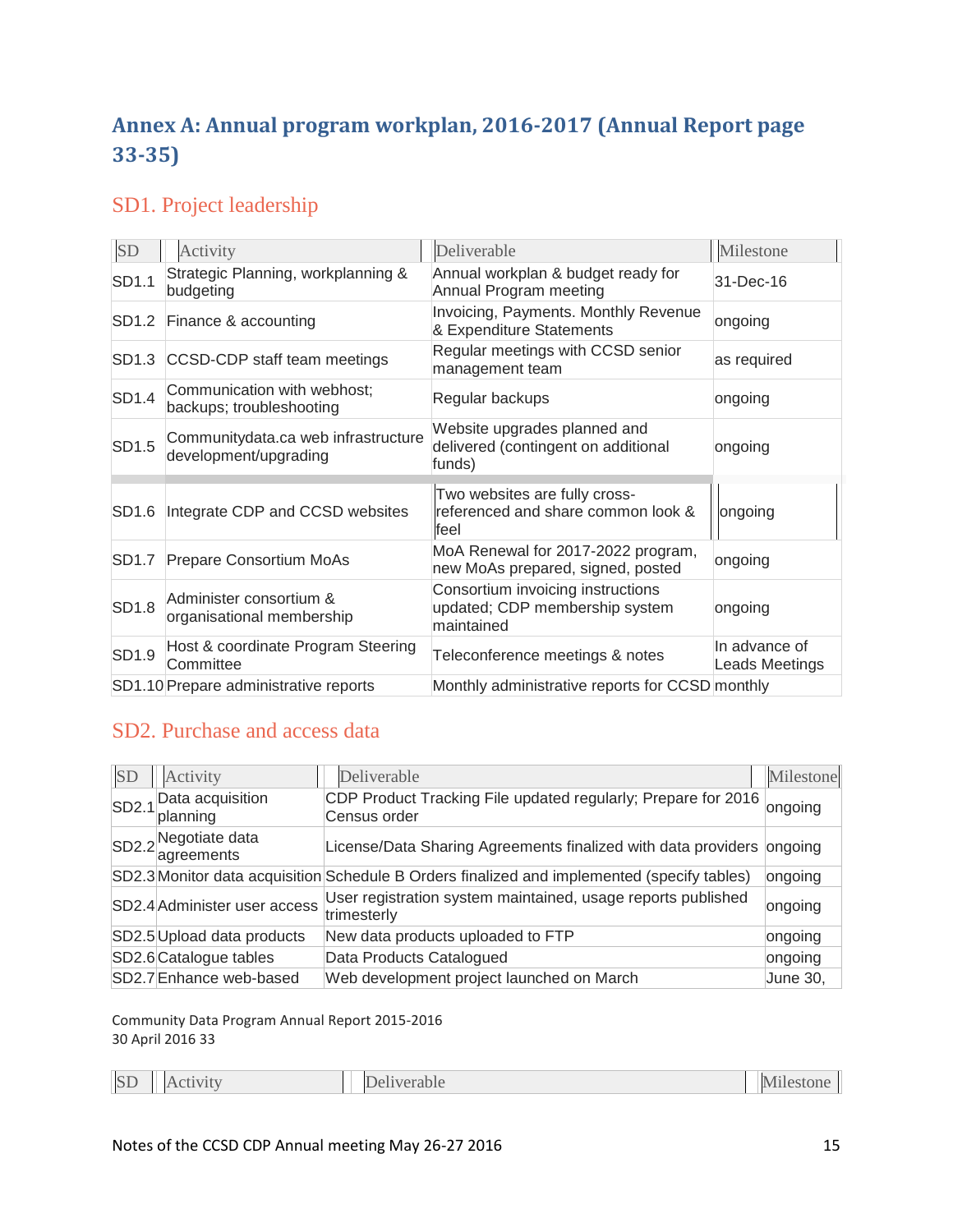| catalogue                                                                   | $ 1, 2016$ (See Annex 2)<br>An "Index of CDP Data Products" will be released at the<br>CDP annual meeting, relying on terms familiar to policy<br>analysts and community developers. | 2016<br>May 26,<br>2016 |
|-----------------------------------------------------------------------------|--------------------------------------------------------------------------------------------------------------------------------------------------------------------------------------|-------------------------|
| Host and coordinate Data<br>SD2.8 Purchase & Access<br><b>Working Group</b> | Meetings hosted as required                                                                                                                                                          | ongoing                 |

## SD3. Train people and build capacity

| <b>SD</b> | Activity                                                                         | Deliverable                                                                                                                                                                                                                                                                                                                                                                                                                                    | Milestone |
|-----------|----------------------------------------------------------------------------------|------------------------------------------------------------------------------------------------------------------------------------------------------------------------------------------------------------------------------------------------------------------------------------------------------------------------------------------------------------------------------------------------------------------------------------------------|-----------|
| SD3.1     | Respond to day-to-day                                                            | Access to phone/email support to be more widely promoted<br>via newsletter                                                                                                                                                                                                                                                                                                                                                                     | Ongoing   |
|           | user inquiries                                                                   | The web development project will integrate a Q&A section<br>into communitydata.ca.                                                                                                                                                                                                                                                                                                                                                             | June 30   |
|           | SD3.2 Design & deliver program<br>orientation                                    | Orientation delivered to new consortia; follow-up orientations<br>delivered as required.                                                                                                                                                                                                                                                                                                                                                       | Ongoing   |
|           | Coordinate delivery of<br>SD3.3 other training & capacity<br>building activities | A webinar on transforming CDP data into infographics will be<br>tested at the 2016 annual meeting.<br>The workshop on "How to establish and run a consortium" will<br>be run again at the 2016 annual meeting.                                                                                                                                                                                                                                 | Ongoing   |
|           | Develop training<br>SD3.4 tools/web- based training<br>content                   | A webinar series targeting CDP members will be developed,<br>with a focus on using CDP data to create evidence-based<br>stories.<br>The CDP team will support the creation and dissemination of<br>an infographic generation tool in the form of a "fillable PDF"<br>Subject to budget availability, the CDP team will develop an<br>online data access tool to make the most popular CDP data<br>sets easily available in accessible formats. | Ongoing   |
|           | SD3.5 Training & Capacity<br><b>Building Working Group</b>                       | Meetings hosted as required                                                                                                                                                                                                                                                                                                                                                                                                                    | Ongoing   |

## SD4. Share results within the network (communications)

Community Data Program Annual Report 2015-2016 30 April 2016 34

| <b>SD</b> | Activity                                                                 |                                                                                      | Deliverable                                       | Milestone |                     |
|-----------|--------------------------------------------------------------------------|--------------------------------------------------------------------------------------|---------------------------------------------------|-----------|---------------------|
|           | SD4.1 <sup>Maintain</sup> regular communication with<br>consortium leads |                                                                                      |                                                   | ongoing   |                     |
|           | SD4.2 Host and coordinate consortium leads                               |                                                                                      | One annual teleconferences<br>hosted in the Fall. |           | 3rd Thursday of Oct |
|           | teleconference                                                           |                                                                                      |                                                   |           |                     |
|           | Host and coordinate<br>SD4.3 annual program<br>meeting                   |                                                                                      | One Annual meeting co-hosted and report prepared  |           | 3rd week of<br>May  |
|           | Create stories,<br>SD4.4 generate data results,<br>share best practices  | he CDP team will continue to encourage CDP members<br>to submit Community Snapshots. |                                                   | ongoing   |                     |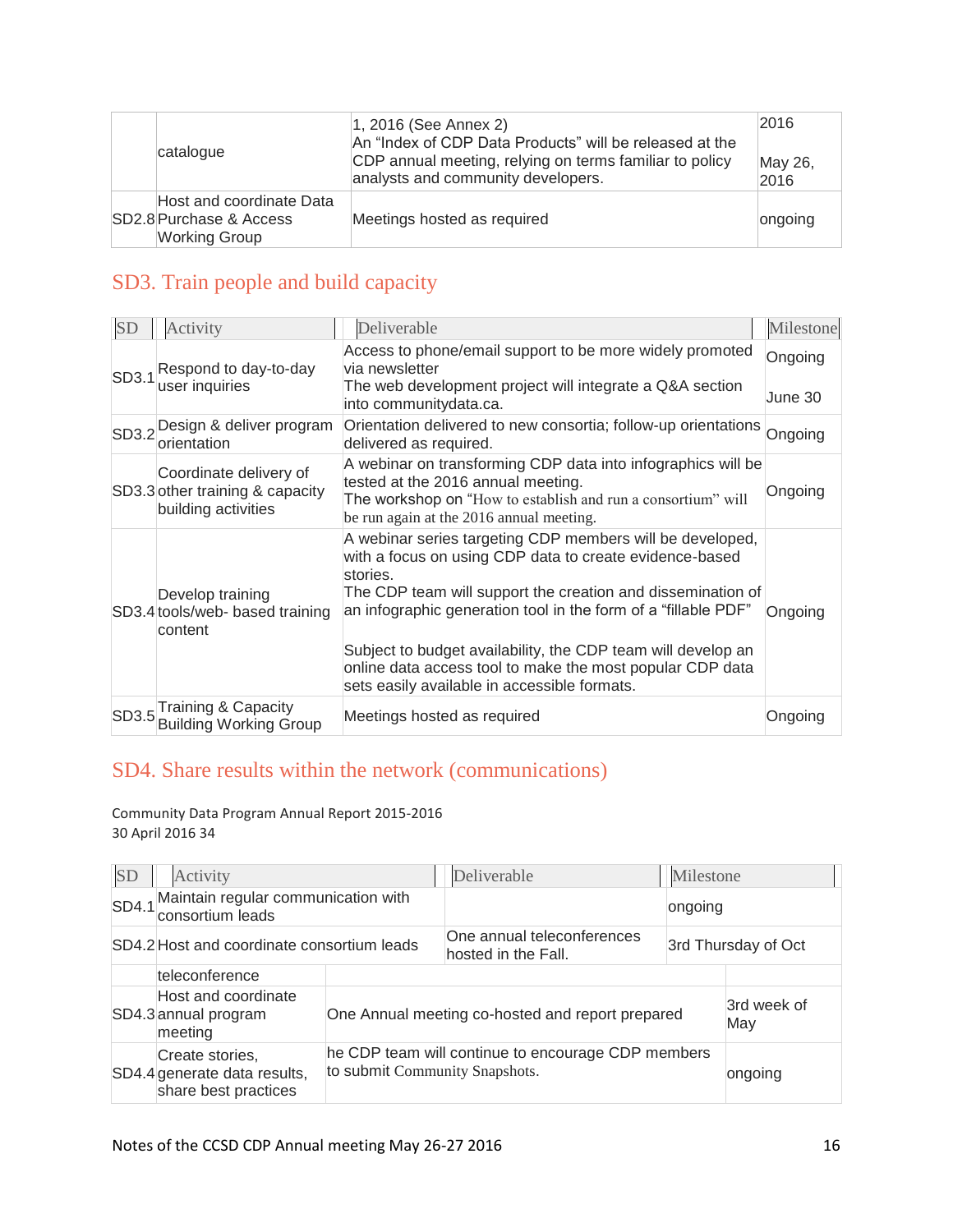|                                                                     | The CDP team will continue to contribute to the<br>development of new issues of the Strength in Numbers<br>Series by making CDP data available in accessible<br>formats. |                                             |
|---------------------------------------------------------------------|--------------------------------------------------------------------------------------------------------------------------------------------------------------------------|---------------------------------------------|
|                                                                     | The web development project will ensure these tools and<br>resources are fully accessible from community data.ca.                                                        |                                             |
| Regular Newsletters &<br>SD4.5 blogs written in English<br>& French | Trimesterly Making it Count! newsletter published for CDP<br>members                                                                                                     | Scheduled for<br>Fall, Winter and<br>Spring |

# SD5. Build and foster partnerships

| <b>SD</b> | Activity                                                                        | Deliverable                                                                                                                                                                                                                                                                                                                    | Milestone                                                                        |
|-----------|---------------------------------------------------------------------------------|--------------------------------------------------------------------------------------------------------------------------------------------------------------------------------------------------------------------------------------------------------------------------------------------------------------------------------|----------------------------------------------------------------------------------|
|           | SD5.1 Recruit new consortia                                                     | Target: 20 members by end of Year 1; 30 by Year 4; 35<br>by Year 5                                                                                                                                                                                                                                                             | ongoing                                                                          |
|           | Develop and update<br>SD5.2 program marketing &<br>membership package           | Updated Program marketing package (presentation,<br>primer)                                                                                                                                                                                                                                                                    | ongoing                                                                          |
|           |                                                                                 | SD5.3 Partnership development Outreach delivered to organisations such as universities                                                                                                                                                                                                                                         | ongoing                                                                          |
|           | Host & coordinate<br>SD5.4 Community Data<br>Canada Webinars                    | A webinar on the long form census will be delivered as<br>the sixth Community Data Canada virtual roundtable.<br>The annual roundtable will be transformed into a webinar<br>series, aiming for shorter, more frequent events with a<br>maximum capacity of 100 participants using the licensed<br>Adobe Connect webinar tool. | <b>CDC</b> Webinar<br>on May 3, 2016<br>Webinar series:<br>at least 3x /<br>year |
|           | Write proposals,<br>SD5.5 including Community<br>Analytics project<br>proposals | Target: 5 Community Analytics contracts per program<br>year @ \$10,000 per contract                                                                                                                                                                                                                                            | ongoing                                                                          |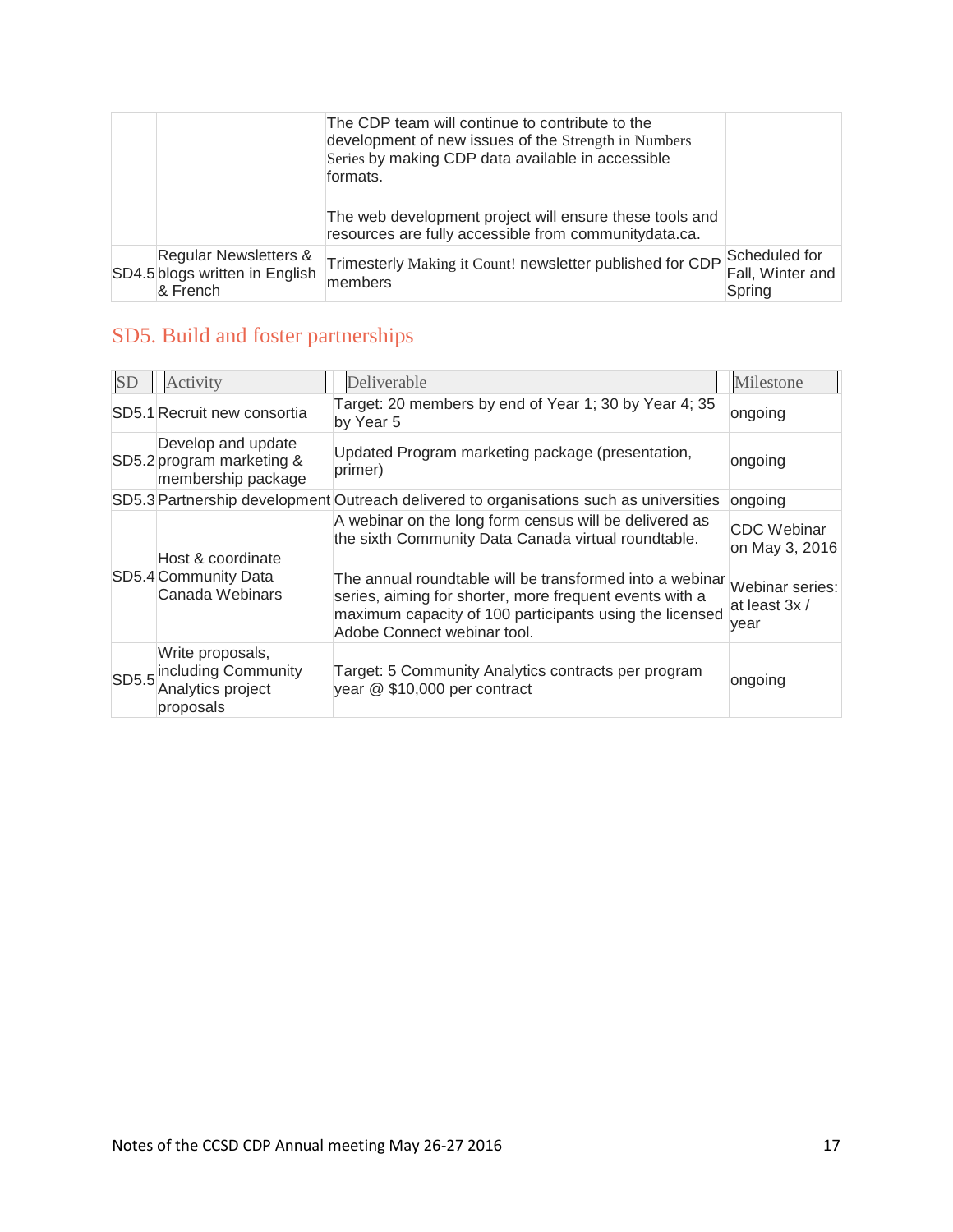## <span id="page-17-0"></span>**Annex B. Webinar Notes and Topic Long List 2016-2017**

- Statistics Canada Census 2016 follow-up webinar between Nov 2016 and Jan 2017
- Using taxfiler data, including Income inequality / working poverty tables / LIM. To be delivered in conjunction with release in August of taxfiler tables. Invite a Statistics Canada methodologist.
- Presentation from Equifax on the product we are acquiring and other possibilities for enhancing the product: custom geographic requests, cross-tabs by age
- Approach Citizenship & Immigration Canada to deliver a webinar on permanent residents data
- Have Environics Analytics deliver a webinar on Envision and other products of interest to CDP members
- Product profile: Canadian Business Counts have someone from STC and a CDP user
- Product profile: The General Social Survey
- Product Profile: The Postal Code Conversion File
- Explore pros and cons of different software packages / platforms for working with data, creating files, analysis and extraction, interactive design and mapping., e.g., Power BI; Instant Atlas; Geocortex Essentials; ArcGIS; QGIS. (Ask Marc Lefebvre about QGIS)
- Data visualization and infographics A How To webinar– WDG, York, Toronto examples
- Data literacy workshop and evidence-based evaluation (Approach Social Planning Council of Ottawa with Katherine Scott)
- Invite local consortia to deliver Canada-wide webinars. Calgary has identified several topics, including a repeat of "Using the CDP catalogue and B2020; Calgary's webinar"
- Contact U. of Winnipeg to confirm their ability to use the webinar tool

Calgary has a few other workshops already prepared:

- Sub-municipal geographies
- Income inequality and working poverty
- Postal code conversion
- Calgary also plans to prepare one more workshop for our consortium members in September, likely on data regarding the Aboriginal population. If we think these workshops may be of interest to other consortia, Calgary is prepared to explore presenting them in the future.

### Webinar format

- 60 to 90 minutes (depending on demand. 90 minutes for 75-100 participants), Target 1 webinar every 2 months, minimum 3 per year. Profile of CDP data products and analytical tools
- Product Methodology
- Examples of use
- Limitations of use
- Presentation from a product expert
- Perspective from a CDP user

Webinar data charrette workshop